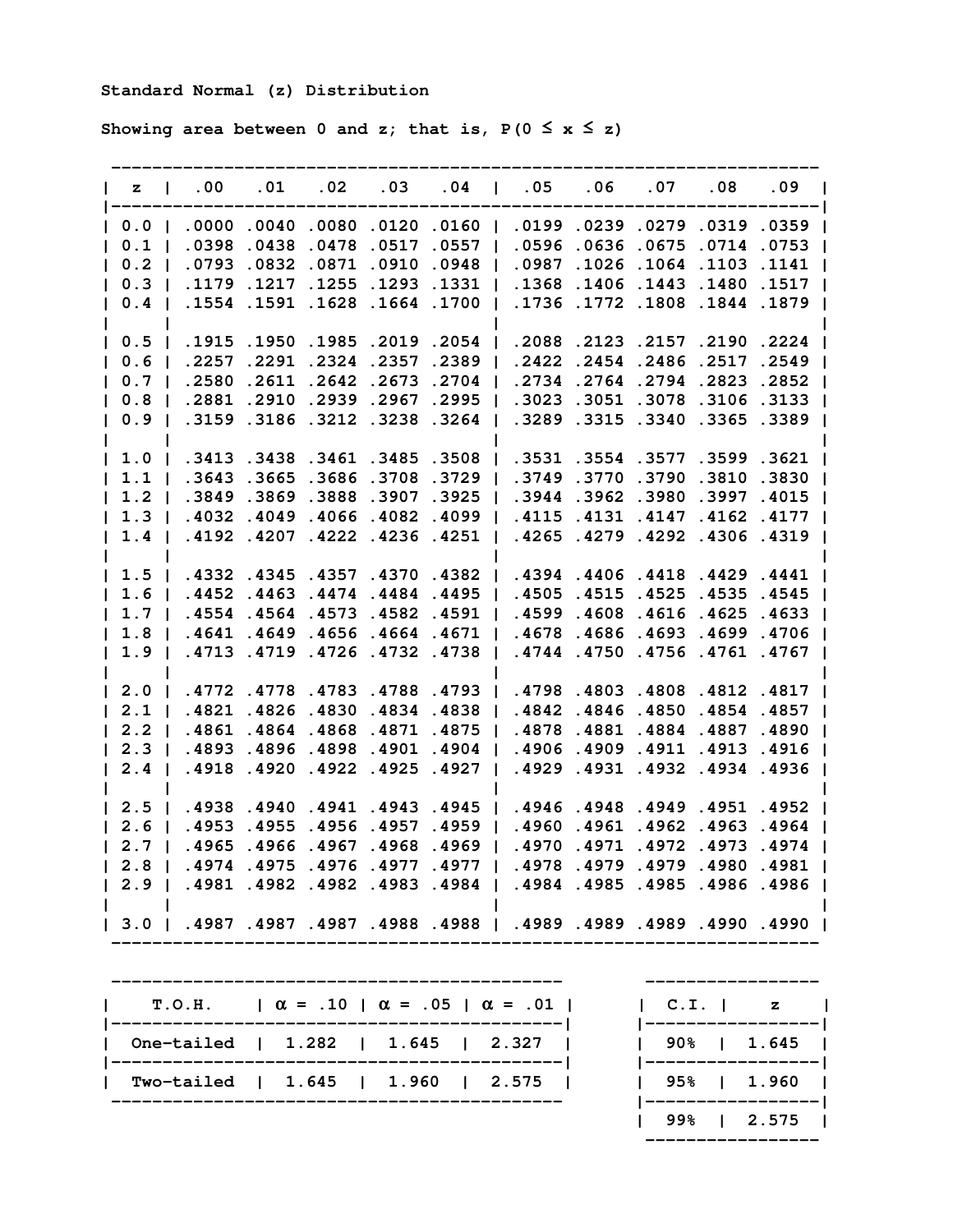## **Critical Values of the t Distribution**

|              |                |                                                                                                             | α                                   |                              |                          |
|--------------|----------------|-------------------------------------------------------------------------------------------------------------|-------------------------------------|------------------------------|--------------------------|
|              | .005           | .01<br>$\mathbf{I}$                                                                                         | .025<br>$\mathbf{L}$                | .05<br>$\mathbf{I}$          | $\ldots$                 |
|              | (1 tail)       | $\vert$ (1 tail)                                                                                            | (1 tail)                            | $\vert$ (1 tail)             | (1 tail)<br>$\mathbf{L}$ |
|              | .01            | .02                                                                                                         | .05<br>$\mathbf{L}$<br>$\mathbf{I}$ | $\overline{\phantom{0}}$ .10 | .20                      |
| df           |                | $(2 \text{ tails})$   $(2 \text{ tails})$   $(2 \text{ tails})$   $(2 \text{ tails})$   $(2 \text{ tails})$ |                                     |                              |                          |
| 1            | 63.657         | 31.821                                                                                                      | 12.706                              | 6.314                        | 3.078                    |
| $\mathbf{2}$ | 9.925          | 6.965                                                                                                       | 4.303                               | 2.920                        | 1.886                    |
| 3            | 5.841          | 4.541                                                                                                       | 3.182                               | 2.353                        | 1.638                    |
| 4            | 4.604          | 3.747                                                                                                       | 2.776                               | 2.132                        | 1.533                    |
| 5            | 4.032          | 3.365                                                                                                       | 2.571                               | 2.015                        | 1.476                    |
| 6            | 3.707          | 3.143                                                                                                       | 2.447                               | 1.943                        | 1.440                    |
| 7            | 3.500          | 2.998                                                                                                       | 2.365                               | 1.895                        | 1.415                    |
| 8            | 3.355          | 2.896                                                                                                       | 2.306                               | 1.860                        | 1.397                    |
| 9            | 3.250          | 2.821                                                                                                       | 2.262                               | 1.833                        | 1.383                    |
| 10           | 3.169          | 2.764                                                                                                       | 2.228                               | 1.812                        | 1.372                    |
|              |                |                                                                                                             |                                     |                              |                          |
| 11           | 3.106          | 2.718                                                                                                       | 2.201                               | 1.796                        | 1.363                    |
| 12           | 3.054          | 2.681                                                                                                       | 2.179                               | 1.782                        | 1.356                    |
| 13           | 3.012          | 2.650                                                                                                       | 2.160                               | 1.771                        | 1.350                    |
| 14           | 2.977          | 2.625                                                                                                       | 2.145                               | 1.761                        | 1.345                    |
| 15           | 2.947          | 2.602                                                                                                       | 2.132                               | 1.753                        | 1.341                    |
| 16           | 2.921          | 2.584                                                                                                       | 2.120                               | 1.746                        | 1.337                    |
| 17           | 2.898          | 2.567                                                                                                       | 2.110                               | 1.740                        | 1.333                    |
| 18           | 2.878          | 2.552                                                                                                       | 2.101                               | 1.734                        | 1.330                    |
| 19           | 2.861          | 2.540                                                                                                       | 2.093                               | 1.729                        | 1.328                    |
| 20           | 2.845          | 2.528                                                                                                       | 2.086                               | 1.725                        | 1.325                    |
|              |                |                                                                                                             |                                     |                              |                          |
| 21           | 2.831          | 2.518                                                                                                       | 2.080                               | 1.721                        | 1.323                    |
| 22<br>23     | 2.819<br>2.807 | 2.508<br>2.500                                                                                              | 2.074<br>2.069                      | 1.717<br>1.714               | 1.321<br>1.320           |
| $24$         | 2.797          | 2.492                                                                                                       | 2.064                               | 1.711                        | 1.318                    |
| 25           | 2.787          | 2.485                                                                                                       | 2.060                               | 1.708                        | 1.316                    |
|              |                |                                                                                                             |                                     |                              |                          |
| 26           | 2.779          | 2.479                                                                                                       | 2.056                               | 1.706                        | 1.315                    |
| 27           | 2.771          | 2.473                                                                                                       | 2.052                               | 1.703                        | 1.314                    |
| 28           | 2.763          | 2.467                                                                                                       | 2.048                               | 1.701                        | 1.313                    |
| 29           | 2.756          | 2.462                                                                                                       | 2.045                               | 1.699                        | 1.311                    |
| $\mathbf{z}$ | 2.575          | 2.327                                                                                                       | 1.960                               | 1.645                        | 1.282                    |

**Showing CV given df and** α**; that is, P(t** ≥ **CV) =** α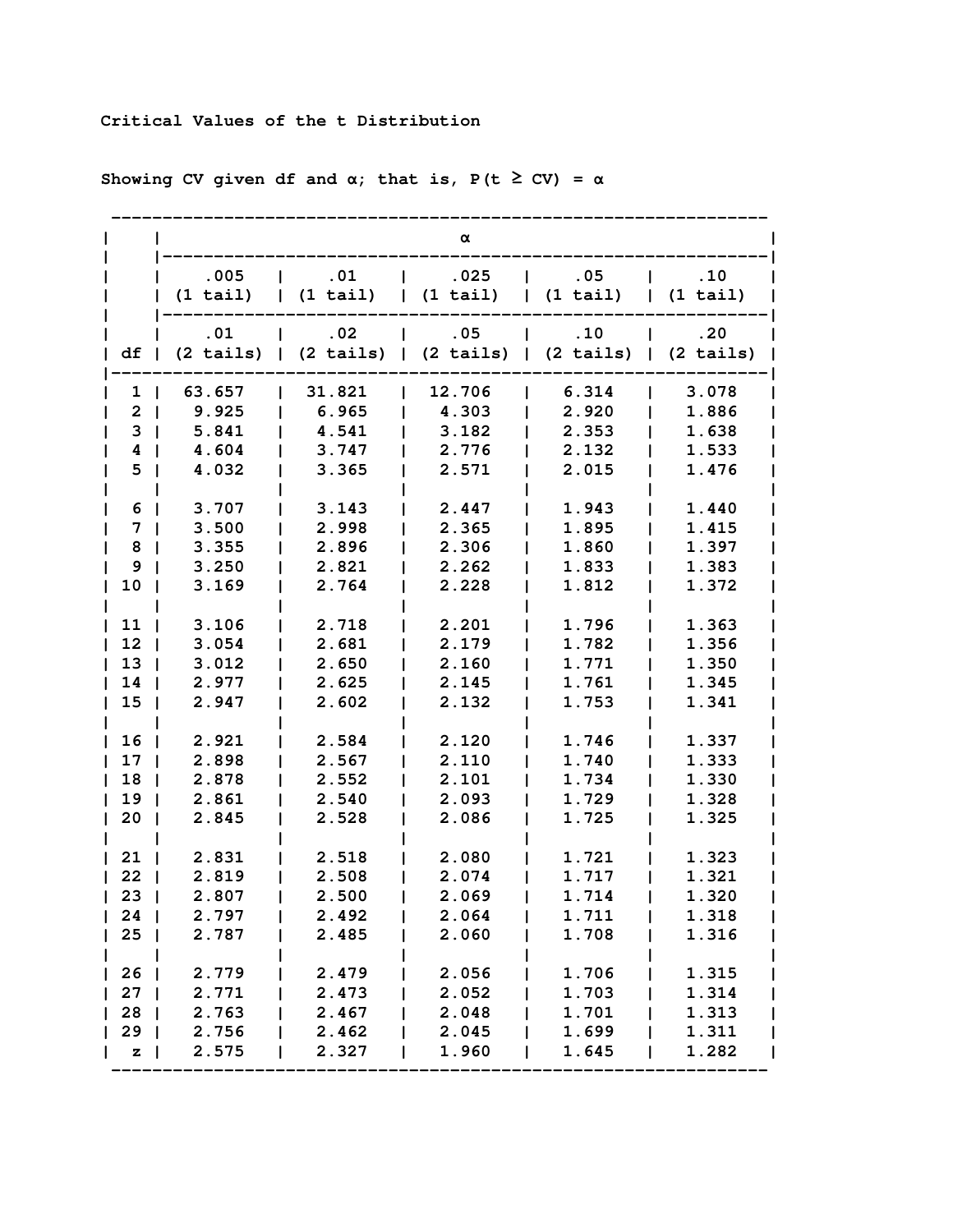| n   | $\alpha = .05$   $\alpha = .01$ |      | Least Squares Regression                                     |
|-----|---------------------------------|------|--------------------------------------------------------------|
| 4   | .950                            | .999 |                                                              |
| 5   | .878                            | .959 | $X = \Sigma X/n$ $Y = \Sigma Y/n$                            |
| 6   | .811                            | .917 |                                                              |
| 7   | .754                            | .875 |                                                              |
|     |                                 |      | $SS_{XX}$ = $\Sigma (X^2)$ - $(\Sigma X)^2/n$                |
| 8   | .707                            | .834 |                                                              |
| 9   | .666                            | .798 |                                                              |
| 10  | .632                            | .765 | $SS_{YY} = \Sigma (Y^2) - (\Sigma Y)^2/n$                    |
| 11  | .602                            | .735 |                                                              |
|     |                                 |      |                                                              |
| 12  | .576                            | .708 | $SS_{XY}$ = $\Sigma (XY)$ - $(\Sigma X) (\Sigma Y)/n$        |
| 13  | .553                            | .684 |                                                              |
| 14  | .532                            | .661 |                                                              |
| 15  | .514                            | .641 | $\beta_1$ ' = SS <sub>xx</sub> / SS <sub>xx</sub> (slope)    |
|     |                                 |      |                                                              |
| 16  | .497                            | .623 |                                                              |
| 17  | .482                            | .606 | $\beta_0' = \overline{Y} - \beta_1 \overline{X}$ (intercept) |
| 18  | .468                            | .590 |                                                              |
| 19  | .456                            | .575 |                                                              |
|     |                                 |      | $Y' = \beta_0' + \beta_1' X$                                 |
| 20  | .444                            | .561 |                                                              |
| 25  | .396                            | .505 |                                                              |
| 30  | .361                            | .463 | $r = SS_{XY} / \sqrt{SS_{XX}SS_{YY}}$                        |
| 35  | .335                            | .430 |                                                              |
|     |                                 |      |                                                              |
| 40  | .312                            | .402 |                                                              |
| 45  | .294                            | .378 |                                                              |
| 50  | .279                            | .361 |                                                              |
| 60  | .254                            | .330 |                                                              |
|     |                                 |      |                                                              |
| 70  | .236                            | .305 |                                                              |
| 80  | .220                            | .286 |                                                              |
| 90  | .207                            | .269 |                                                              |
| 100 | .196                            | .256 |                                                              |
|     |                                 |      |                                                              |

**Critical Values of the Pearson Correlation Coefficient r** 

To test Ho: rho =  $0$  against H1: rho  $\neq 0$ ,  **reject Ho if |r| > CV. Note: if we can reject Ho then the model is useable.**